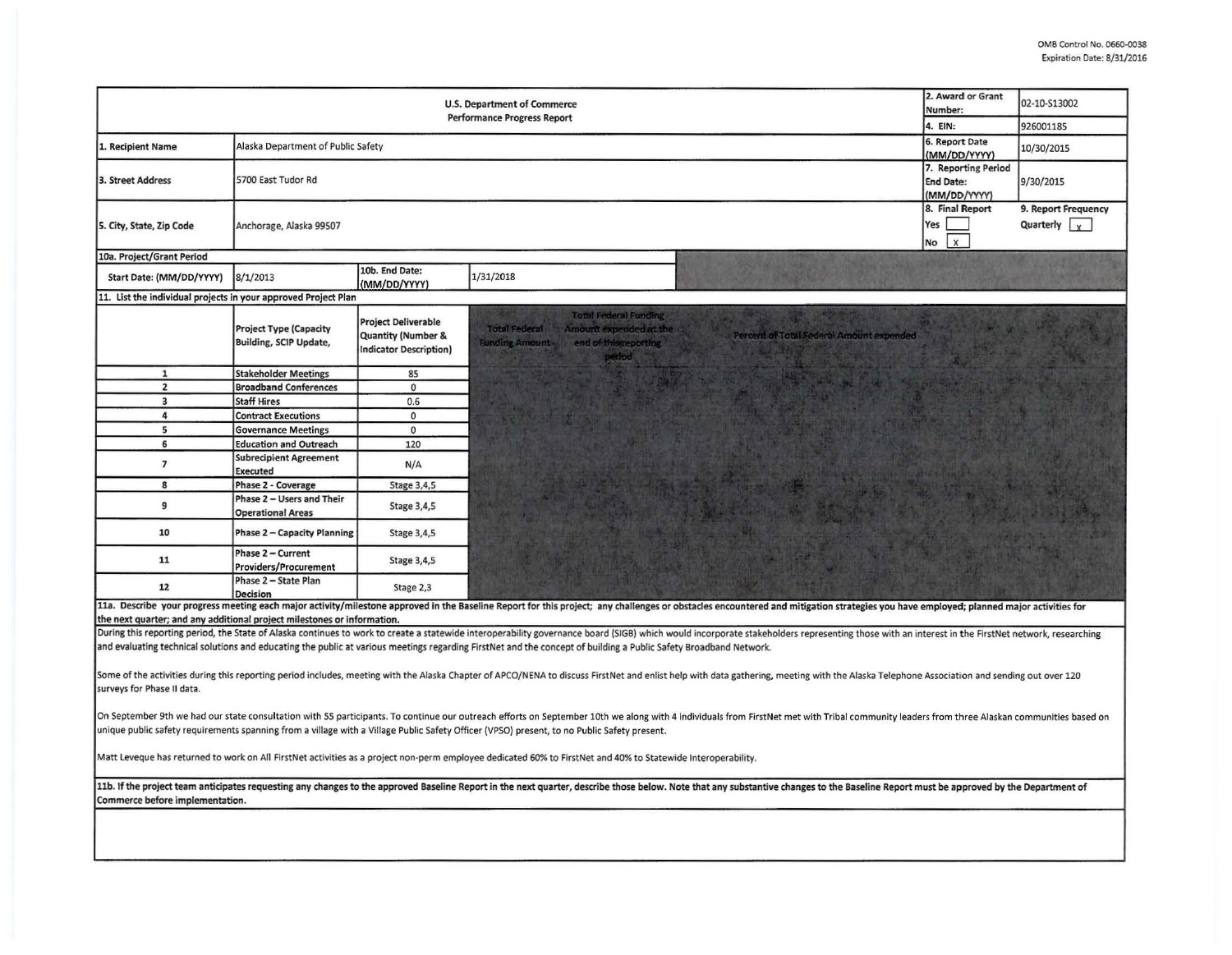11c. Provide any other information that would be useful to NTIA as it assesses this project's progress.

11d. Describe any success stories or best practices you have identified. Please be as specific as possible.

## 12. Personnel

12a. If the project is not fully staffed, describe how any lack of staffing may impact the project's time line and when the project will be fully staffed.

| 12b. Staffing Table                                                                                                                   |                                                                                                                                                      |                                                                                                                                                                                                                                                                                                                                                                                                                                                                                                                                                                                                                                |                          |                      |                               |                   |                 |                                                                 |                                                                 |
|---------------------------------------------------------------------------------------------------------------------------------------|------------------------------------------------------------------------------------------------------------------------------------------------------|--------------------------------------------------------------------------------------------------------------------------------------------------------------------------------------------------------------------------------------------------------------------------------------------------------------------------------------------------------------------------------------------------------------------------------------------------------------------------------------------------------------------------------------------------------------------------------------------------------------------------------|--------------------------|----------------------|-------------------------------|-------------------|-----------------|-----------------------------------------------------------------|-----------------------------------------------------------------|
| <b>Job Title</b>                                                                                                                      | FTE%                                                                                                                                                 | Project (s) Assigned                                                                                                                                                                                                                                                                                                                                                                                                                                                                                                                                                                                                           |                          |                      |                               |                   |                 | Change                                                          |                                                                 |
| Deputy Director, Department<br>of Public Safety, Alaska State<br>Troopers - State Designated<br>Point of Contact                      | $\Omega$                                                                                                                                             | Alaska State Point of Contact / Grant Program Manager (Non-Federal in-kind match): The Grant Program Manager will provide oversight for the SLIGP<br>grant, ensuring that all activities are completed on time and within budget. The Grant Program Manager will be the primary point of contact for<br>consultation with FirstNet, and will work to create the State's governance structure through a series of meetings, conferences and facilitation by<br>professional consultants to establish governance structure for the Statewide Interoperable Governing Body (SIGB), and assist in Project Management<br>activities |                          |                      |                               |                   |                 | Individual left position -<br>no replacement as of<br>this time |                                                                 |
| <b>Telecommunications Special</b><br>Projects Administrator,<br>Department of Administration,<br>Division of Enterprise<br>Technology | $\mathbf{0}$                                                                                                                                         | Telecom Special Projects Administrator (TSPA), Department of Administration, Enterprise Technology Services (Non-Federal in-kind match): The TSPA will<br>be the technical lead for all aspects of SLIGP grant activities                                                                                                                                                                                                                                                                                                                                                                                                      |                          |                      |                               |                   |                 |                                                                 | Individual left position -<br>no replacement as of<br>this time |
| Interpoerable Communications<br>Manager, Department of Public<br>Safety                                                               | 60                                                                                                                                                   | Alaska State Point of Contact / Grant Program Manager: The Grant Program Manager will provide oversight for the SLIGP grant, ensuring that all activities<br>are completed on time and within budget. The Grant Program Manager will be the primary point of contact for consultation with FirstNet, and will work to<br>create the State's governance structure through a series of meetings, conferences and facilitation by professional consultants to establish governance<br>structure for the Statewide Interoperable Governing Body (SIGB), and assist in Project Management activities                                |                          |                      |                               |                   |                 |                                                                 | <b>New Position</b>                                             |
| Statewide 9-1-1 Coordinator                                                                                                           | 25                                                                                                                                                   | The Statewide 911 Coordinator will work with the Program Manager and to execute the project plan, assist in outreach and training, and assist with the<br>creation of the Governance Structure.                                                                                                                                                                                                                                                                                                                                                                                                                                |                          |                      |                               |                   |                 | No Change                                                       |                                                                 |
|                                                                                                                                       |                                                                                                                                                      |                                                                                                                                                                                                                                                                                                                                                                                                                                                                                                                                                                                                                                |                          |                      |                               |                   |                 |                                                                 |                                                                 |
| 13. Subcontracts (Vendors and/or Subrecipients)                                                                                       |                                                                                                                                                      |                                                                                                                                                                                                                                                                                                                                                                                                                                                                                                                                                                                                                                |                          |                      |                               |                   |                 |                                                                 |                                                                 |
| 13a. Subcontracts Table - Include all subcontractors. The totals from this table must equal the "Subcontracts Total" in Question 14f. |                                                                                                                                                      |                                                                                                                                                                                                                                                                                                                                                                                                                                                                                                                                                                                                                                |                          |                      |                               |                   |                 |                                                                 |                                                                 |
| Name                                                                                                                                  | <b>Subcontract Purpose</b>                                                                                                                           |                                                                                                                                                                                                                                                                                                                                                                                                                                                                                                                                                                                                                                | Type<br>(Vendor/Subrec.) | RFP/RFQ Issued (Y/N) | Contract<br>Executed<br>(Y/N) | <b>Start Date</b> | <b>End Date</b> | <b>Total Federal Funds</b><br>Allocated                         | <b>Total Matching Funds</b><br>Allocated                        |
| TBD                                                                                                                                   | Project Management: Track and manage all aspects of<br>the project                                                                                   |                                                                                                                                                                                                                                                                                                                                                                                                                                                                                                                                                                                                                                | Vendor                   | N                    | Ν                             | n/a               | 1/31/2018       | \$459,000.00                                                    | \$0.00                                                          |
| <b>TBD</b>                                                                                                                            | Outreach Coordinator: Focusing on Education and<br>Outreach for Public Safety Entities                                                               |                                                                                                                                                                                                                                                                                                                                                                                                                                                                                                                                                                                                                                | Vendor                   | N                    | N                             | n/a               | 1/31/2018       | \$137,700.00                                                    | \$0.00                                                          |
| TBD                                                                                                                                   | Website Development & Maintenance: Create and<br>maintain a website for the purpose of public<br>awareness and education on the PSBN                 |                                                                                                                                                                                                                                                                                                                                                                                                                                                                                                                                                                                                                                | Vendor                   | N                    | N                             | n/a               | 1/31/2018       | \$402,300.00                                                    | \$0.00                                                          |
| <b>TBD</b>                                                                                                                            | (Phase II) Data Collection: Gather information about<br>existing infrastructure, potential users, and other<br>information as requested by FirstNet. |                                                                                                                                                                                                                                                                                                                                                                                                                                                                                                                                                                                                                                | Vendor                   | N                    | N                             | n/a               | 1/31/2018       | \$648,000.00                                                    | \$0.00                                                          |
|                                                                                                                                       |                                                                                                                                                      |                                                                                                                                                                                                                                                                                                                                                                                                                                                                                                                                                                                                                                |                          |                      |                               |                   |                 |                                                                 |                                                                 |
| 13b. Describe any challenges encountered with vendors and/or subrecipients.                                                           |                                                                                                                                                      |                                                                                                                                                                                                                                                                                                                                                                                                                                                                                                                                                                                                                                |                          |                      |                               |                   |                 |                                                                 |                                                                 |
| None                                                                                                                                  |                                                                                                                                                      |                                                                                                                                                                                                                                                                                                                                                                                                                                                                                                                                                                                                                                |                          |                      |                               |                   |                 |                                                                 |                                                                 |